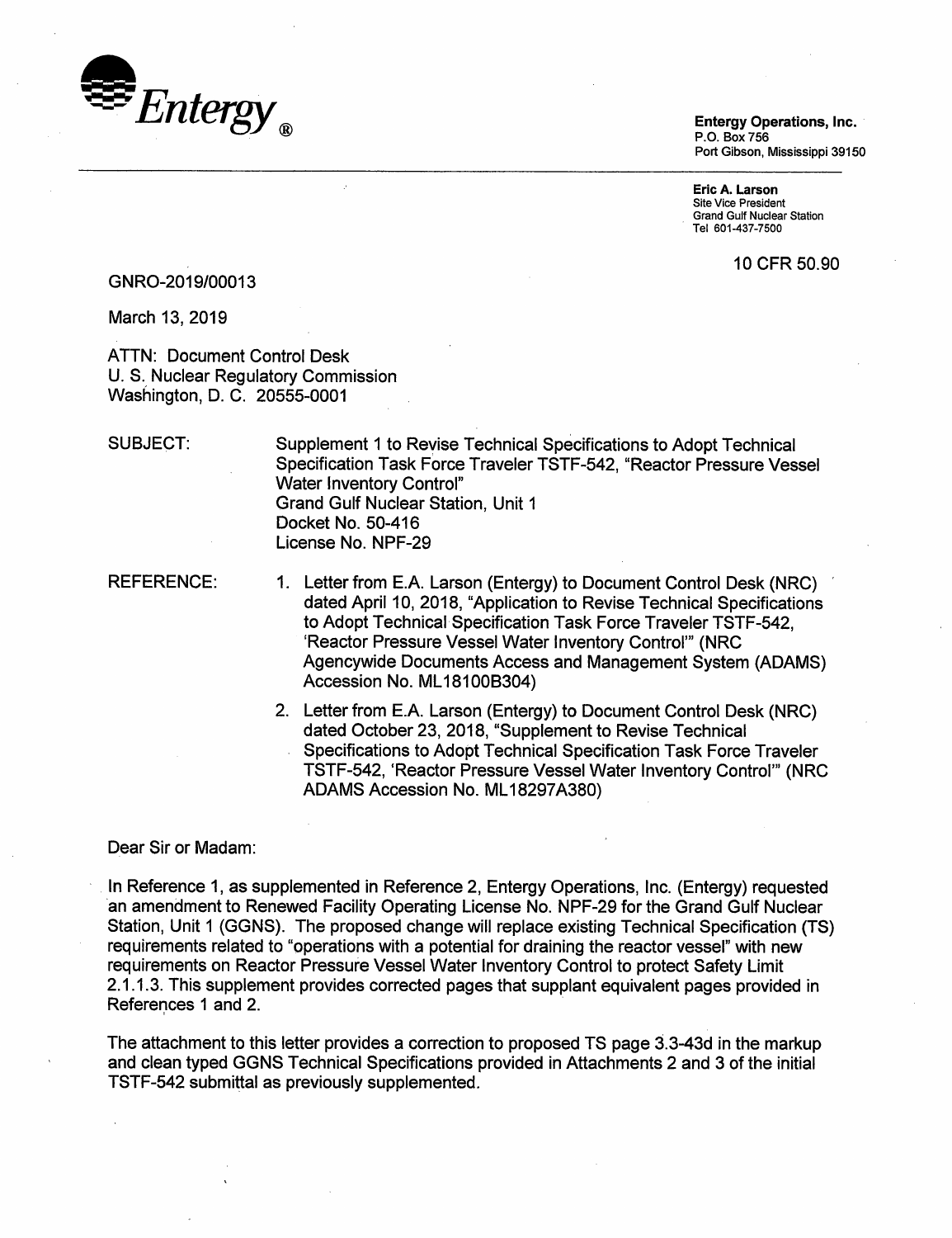. GNR0-2019/00013 Page 2 of 2

No new regulatory commitments are made in this supplement. The corrections provided in this supplement do not impact the no significant hazards consideration analysis described in the initial submittal (Reference 1).

In accordance with 10 CFR 50.91, "Notice for public comment; State consultation," a copy of this supplement, with attachment, is being provided to designated State of Mississippi Official.

If you should have any questions regarding this submittal, please contact Douglas A Neve, Manager Regulatory Assurance, at 601.437.2103.

I declare under penalty of perjury that the foregoing is true and correct. Executed on March 13, 2019.

Sincerely,

Eric A. Larson EAL/rws

- Attachment: Corrections Made to Markup and Clean Typed Technical Specification (TS) Pages
- cc: NRC Region IV- Regional Administrator NRC Senior Resident Inspector, Grand Gulf Nuclear Station Dr. Mary Currier, State Health Officer, Mississippi Department of Health NRR Project Manager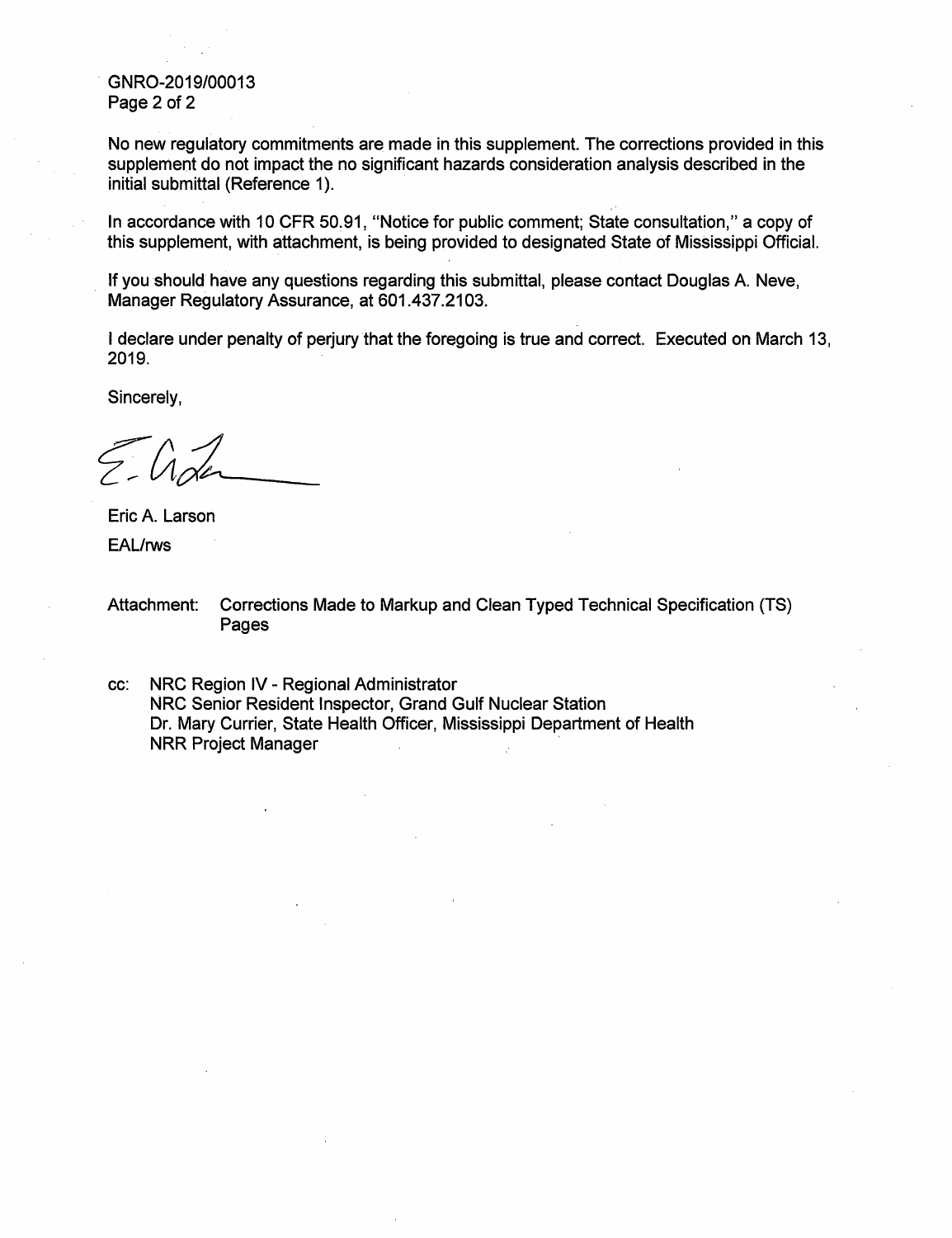# Attachment to GNR0-2019/00013

# Corrections Made to Markup and Clean Typed Technical· Specification (TS) Pages

Page 1 replaces markup of TS page 3.3-43d Page 2 replaces clean typed TS page 3.3-43d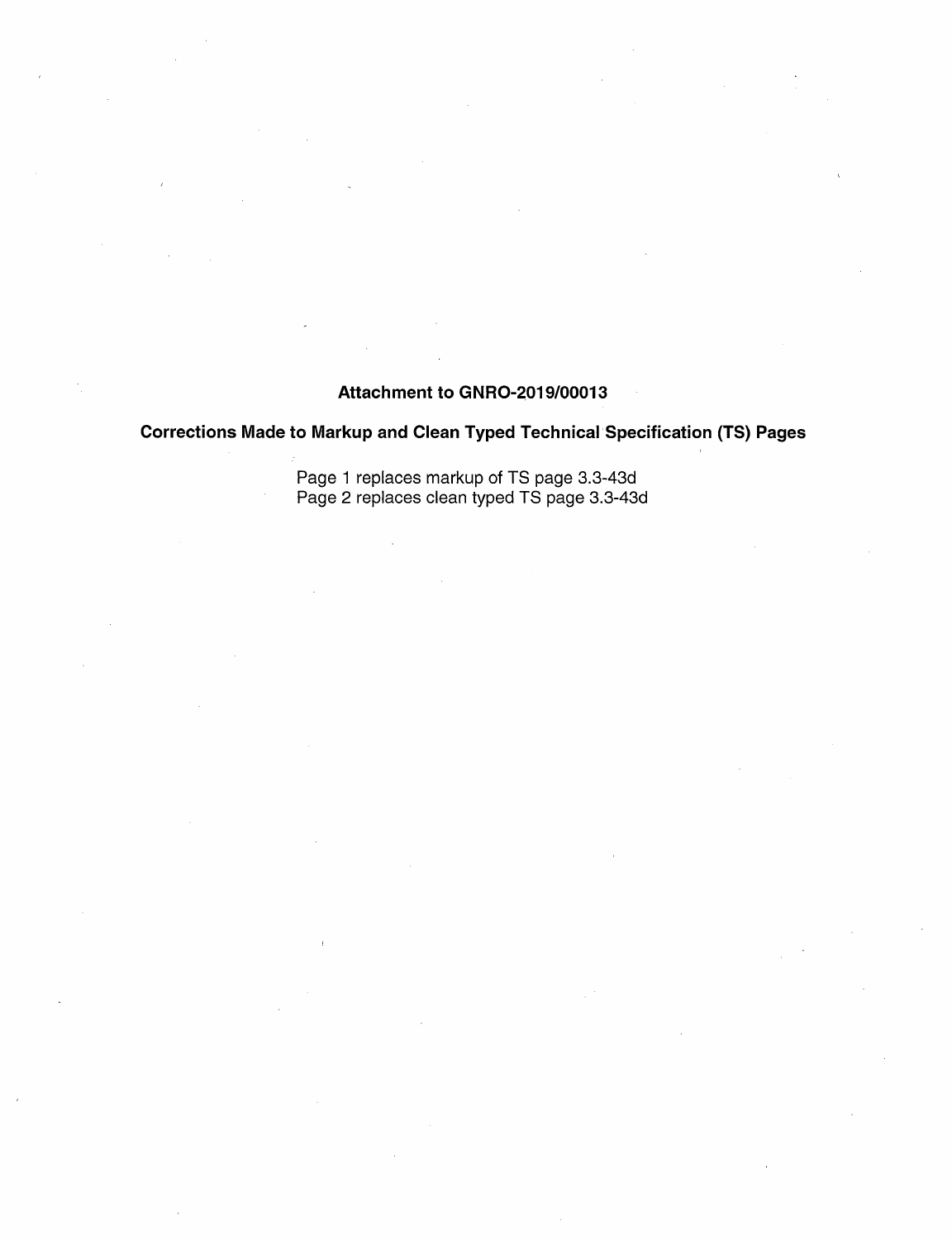/

### Table 3.3.5.2-1 (page 1 of 2) RPV Water Inventory Control Instrumentation

| <b>FUNCTION</b>                                                                                      | <b>APPLICABLE</b><br><b>MODES OR</b><br><b>OTHER</b><br><b>SPECIFIED</b><br><b>CONDITIONS</b> | <b>REQUIRED</b><br><b>CHANNELS</b><br><b>PER</b><br><b>FUNCTION</b> | <b>CONDITIONS</b><br><b>REFERENCED</b><br><b>FROM</b><br><b>REQUIRED</b><br><b>ACTION A.1</b> | <b>SURVEILLANCE</b><br><b>REQUIREMENTS</b> | <b>ALLOWABLE</b><br><b>VALUE</b> |
|------------------------------------------------------------------------------------------------------|-----------------------------------------------------------------------------------------------|---------------------------------------------------------------------|-----------------------------------------------------------------------------------------------|--------------------------------------------|----------------------------------|
| 1. Low Pressure Coolant<br>Injection-A (LPCI) and<br>Low Pressure Core<br>Spray (LPCS)<br>Subsystems |                                                                                               |                                                                     |                                                                                               |                                            |                                  |
| <b>Reactor Vessel</b><br>а.<br>Pressure - Low<br>(Injection<br>Permissive)                           | 4, 5                                                                                          | 3 <sup>(a)</sup>                                                    | $\overline{C}$                                                                                | SR 3.3.5.2.1<br>SR 3.3.5.2.2               | $\leq$ 534 psig                  |
| b. LPCS Pump<br>Discharge Flow -<br>Low (Bypass)                                                     | 4, 5                                                                                          | 1 <sup>(a)</sup>                                                    | E                                                                                             | SR 3.3.5.2.1<br>SR 3.3.5.2.2               | $\geq$ 1285 gpm                  |
| <b>LPCI Pump A</b><br>C.<br>Discharge Flow -<br>Low (Bypass)                                         | 4, 5                                                                                          | 1 <sup>(a)</sup>                                                    | $\mathsf E$                                                                                   | SR 3.3.5.2.1<br>SR 3.3.5.2.2               | $\geq$ 1133 gpm                  |
| d. Manual Initiation                                                                                 | 4, 5                                                                                          | 1 <sup>(a)</sup>                                                    | E                                                                                             | SR 3.3.5.2.3                               | <b>NA</b>                        |
| 2.<br>LPCI B and LPCI C<br>Subsystems                                                                |                                                                                               |                                                                     |                                                                                               |                                            |                                  |
| <b>Reactor Vessel</b><br>a.<br>Pressure - Low<br>(Injection<br>Permissive)                           | 4, 5                                                                                          | 3 <sup>(a)</sup>                                                    | $\overline{C}$                                                                                | SR 3.3.5.2.1<br>SR 3.3.5.2.2               | $\leq$ 534 psig                  |
| b. LPCI Pump B<br>and LPCI Pump C<br>Discharge Flow -<br>Low (Bypass)                                | 4, 5                                                                                          | 1 per<br>pump <sup>(a)</sup>                                        | E                                                                                             | SR 3.3.5.2.1<br>SR 3.3.5.2.2               | $\geq$ 1133 gpm                  |
| Manual Initiation<br>C.                                                                              | 4.5                                                                                           | 1 <sup>(a)</sup>                                                    | E                                                                                             | SR 3.3.5.2.3                               | <b>NA</b>                        |

(continued)

(a) Associated with an ECCS subsystem required to be OPERABLE by LCO 3.5.2, "Reactor Pressure Vessel (RPV) Water Inventory Control."

 $\bar{z}$